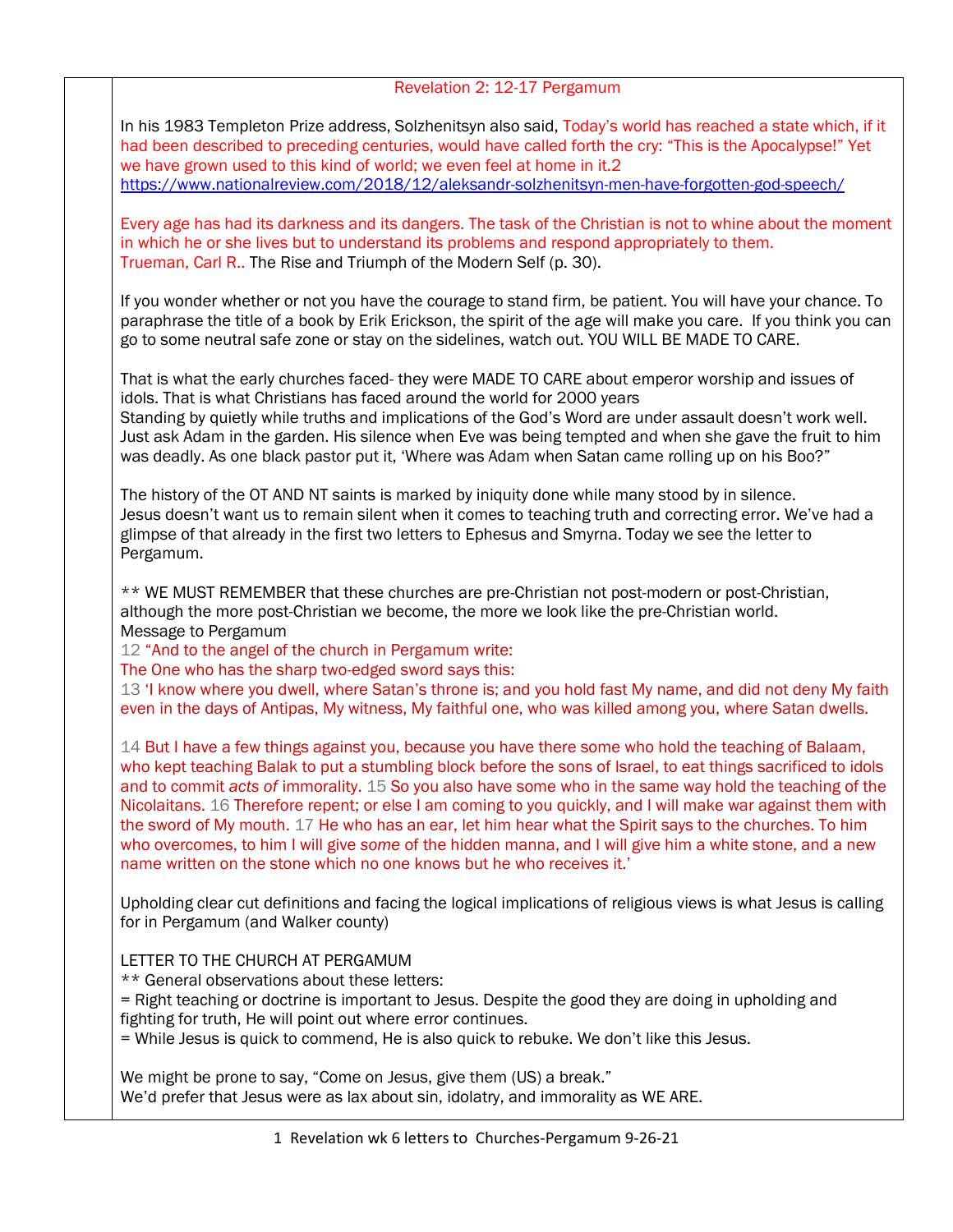We like the little refrigerator magnet or wall hanging that says, "JESUS WON'T MIND."

Tell that to the church at Pergamum. There are some things that he clearly DOES mind to the point of saying, "I have a few things against you."

Depending on who is saying that to you, you will either NOT CARE, or you will pay attention. Those are not words that you want to hear Jesus.

"Well, I just like to hear or think about the good things that Jesus says to me."

Then you don't have a REAL relationship with the REAL Jesus. You have a STEPFORD Jesus. …a robotic cosmic "yes man" whose only job is to make you feel good about you.

The ANTI-DOTE to that is to READ THE BIBLE, especially this book of Revelation. Jesus is there and He is not silent about what displeases Him.

Which of these is not like the others?

Ephesus The One who holds the seven stars in His right hand, the One who walks among the seven golden lampstands, says this

Smyrna: The first and the last, who was dead, and has come to life, says this:

Pergamum: The One who has the sharp two-edged sword says this: (2:12, 1:16)

 Jesus described as the one with the sharp two-edged sword sounds a bit more menacing than the other two references. No matter how you interpret the 'two-edged sword', this image is one of Christ standing over the church as a judge as He calls them to repentance from false teachings.

Pergamum is probably identified as the place "where Satan has his throne" because it was the seat of Roman government in Asia. Pergamum asked to build the first temple of the imperial cult in Asia around 29 B.C. in honor of the emperor Augustus and the goddess Roma. The requirement of worship to the emperor was the looming danger to Christians at the time Revelation was written, so John / Jesus obviously see the Roman government as Satan's tool. Rome was not the first or the last government to act according to demonic values.

In Pergamum, emperor worship was linked to patriotism and civic loyalty. In the middle of the city was an acropolis upon which were built many temples for the worship of various gods. So, for both political and religious reasons, it was a difficult environment for Christians.

The text indicates that there had already been a martyr in Pergamum, Antipas. Perhaps this was a result of the refusal of a Christian to conform to emperor worship. There were to be many more. Remember that the word for "witness" here is the Greek martys. Those believers live in Satan's hometown, SO it is not going to be easy for them.

v. 14 speaks of Balaam who, both in Jewish and Christian thought, was the prototype of all teachers who advocate compromise with pagan society and pagan morals. There is a long Balaam narrative in Numbers 22-24 but in chapter 25 we read…

1 While Israel remained at Shittim, the people began to play the harlot with the daughters of Moab. 2 For they invited the people to the sacrifices of their gods, and the people ate and bowed down to their gods. 3 So Israel joined themselves to Baal of Peor, and the Lord was angry against Israel.

In Numbers 31 we see connection with the counsel of Balaam…

31:16 Behold, these (women) caused the sons of Israel, through the counsel of Balaam, to trespass against the Lord in the matter of Peor, so the plague was among the congregation of the Lord.

So, Jesus compares the practices of Pergamum with those of Balaam who encouraged Israel to sin through idolatry and immorality. Balaam had become shorthand for false teachers who sought to influence believers to engage in ungodly practices (Beale/Kim p. 66)

There were teachers whose advice about engaging with the culture was a danger according to Jesus. Meals with food sacrificed to idols usually took place in temples to the emperor or other pagan gods. These feast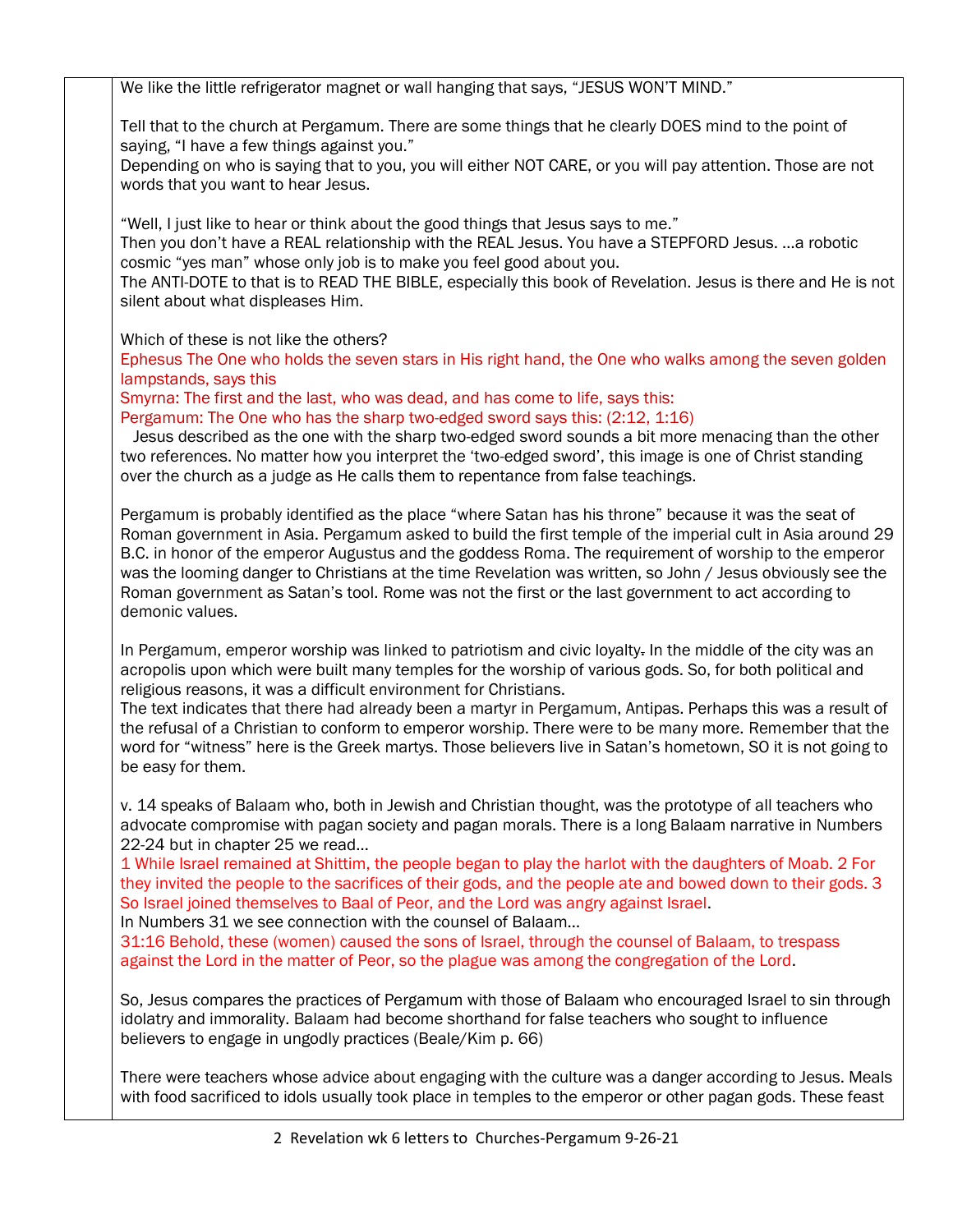celebrations also offered the attractions of sensuality and worldliness as well as that of the safety from persecution that came through such accommodation to the culture.

The Nicolaitan viewpoint was characterized by a laxity toward pagan practices.

\*\*\* APPLICATIONS

Do we find examples of Balaam and Nicolaitans today?

Yes, and we best not think they are merely threats from outside the church or the Christian tradition. THE real danger is theological and practical collapse from within. For example, two countries with deep roots in our "reformed" tradition, Scotland and the Netherlands, would barely be recognizable by their forefathers in the faith.

What we learn from scripture and church history is that "heresy is to be found in the direction of the culture, not away from it." (Abraham Kuyper) There is a constant pull to accommodate to the culture so that we don't come off as weird, intolerant, and, judgmental.

We find Balaam and Nicolaitans when ruling elites worldwide ( modern day Imperial Cult) seek to usurp power over churches and people of faith by forbidding their worship and assembling together.

Rayburn – "It seems that the Nicolaitans were not denying essentials of the faith as much as they were promoting subtle compromise with the cultural practices."

It sounds like a philosophy of "What's the harm? We need to go along to get along. Participating will open doors for ministry, etc"

We might ask, "What's the problem?" Well, we don't know all the details, but we know this much: Jesus hated the teaching and practice of the Nicolaitans. We saw that in the letter to Ephesus. Here in this letter, he says, "Repent or I will come and make war with them." THAT CAN'T BE GOOD.

Common biblical theological sense would tell us that we want to give the benefit of the doubt to NOT COMPROMISING WITH THE WORLD. 1 Jn 2:15-17

Often, the common sense and wisdom we need comes from getting input from other believers who are grounded in the Word. Culture is like the current of a river; it will carry you with it. If you are trying to navigate the current of culture by yourself, you will probably capsize and drown.

 EX: WHITE WATER RAFTING "the whirlpool" It took all of us paddling together to rotate the raft. As Burt Reynolds said years ago in a rafting movie set in NE GA, "You don't beat this river."

If Balaam was the BIBLICAL prototype of ALL teachers who advocate compromise with pagan society and pagan morals, then an atheist chaplain is certainly THE MODERN sign of compromise with our pagan society.

Last week I mentioned the passing of the Episcopalian Bishop John Shelby Spong. He wrote his Twelve Theses for reimagining Christianity.

Sadly, his voice was not new or unique. The seeds of the collapse of the church in the west were sown years ago. We're seeing the harvest today in a big way. It took a while, but the wheat and the tares have been growing up together within the walls of the visible church.

We live in a culture where truth is something that lies more on the subjective side of life rather than the objective; it belongs more to feelings and longings and aspirations than to facts. When the definitions of important words in the vocabulary of a people are being changed – words such as truth, the unborn life in the womb, marriage, man, woman, male, female – you know that powerful forces are at work. Satan is so powerful he can even rewrite the dictionary. (Dr. Rayburn)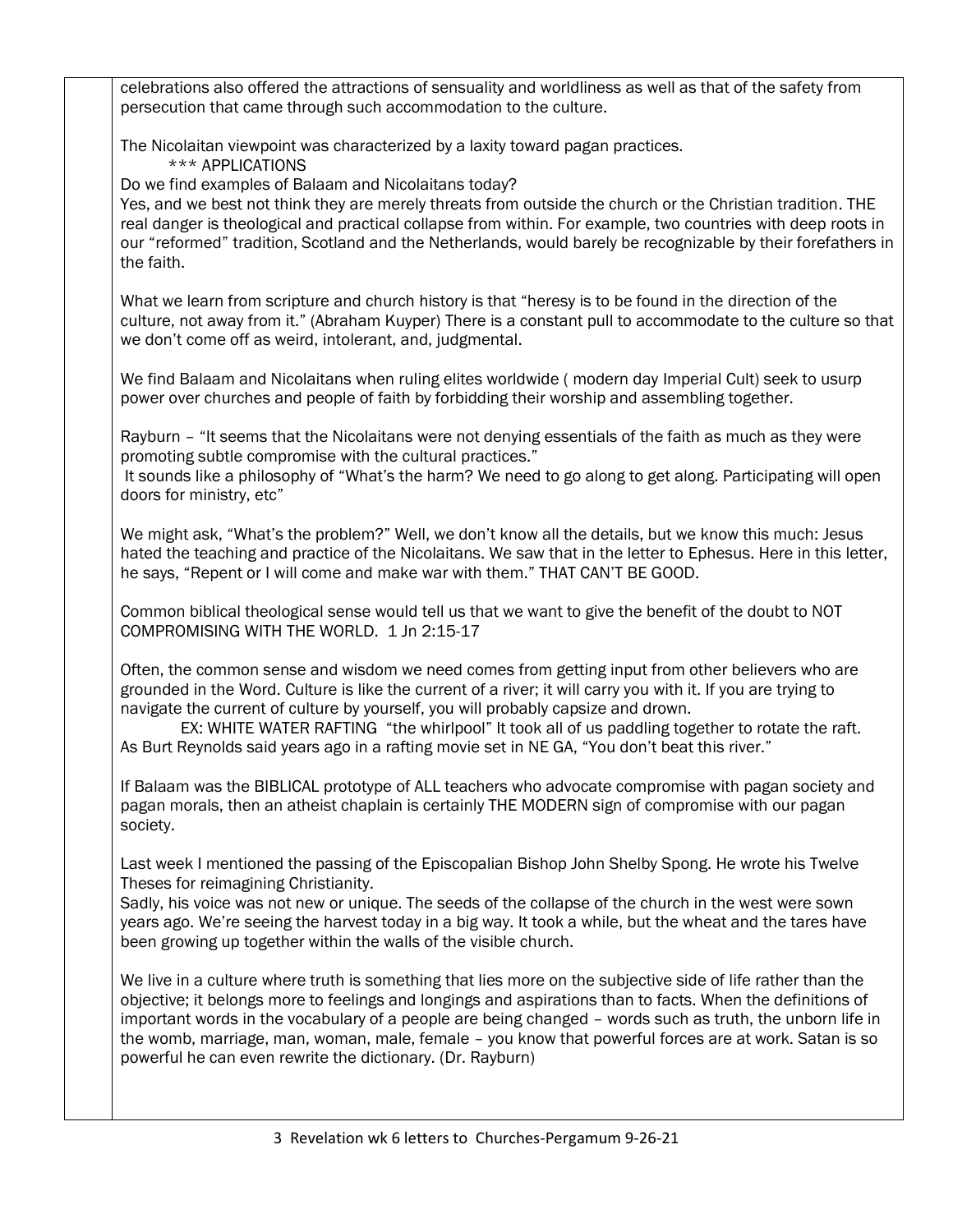But….Even those who claim to be relativists can't do so with a straight face because they proclaim with absolute certainty that there are NO absolutes.

v.16 Again, as in the first letter, there is a threat that if this sin is not repented of the Lord will judge the church. The sin of the church was its indifference to the presence of this laxity toward Christian faithfulness among some if not many of her members. The Lord would come to the entire church, but his wrath would be particularly directed at the heretics.

There is something eerily contemporary about this letter written nearly 2000 years ago: a culture proud of its sophistication, but sensual and worldly in its outlook; a Christian church being tempted to accommodate its ethics to those of the surrounding culture; and a growing rift between church and society. What is there about the church in Pergamum that we cannot immediately identify with?

The people of God are always living in the midst of a certain cultural context. Even Israel, which was a theocracy, was surrounded by the pagan nations. Most often, Israel's downfall came because their leaders were following the way of the nations.

The earliest warnings to Israel prior to entering the promised land sounded like this, "Don't follow after the Gods of the nations whose land you will soon possess." The OT, especially the Book of Judges, is a narrative of how Israel and Judah struggled to be faithful to God.

In 2nd Chronicles 33 King Manasseh did more evil than the nations the Lord destroyed before them. verse 6ff

He did much evil in the sight of the Lord, provoking Him to anger. 7 Then he put the carved image of the idol which he had made in the house of God … 9 Thus Manasseh misled Judah and the inhabitants of Jerusalem to do more evil than the nations whom the Lord destroyed before the sons of Israel.

We see another example of deluded thinking in Isaiah 47:10 10 You felt secure in your wickedness and said, 'No one sees me,' Your wisdom and your knowledge, they have deluded you; For you have said in your heart, 'I am, and there is no one besides me.'

This "I-centered" view of life is at the heart of all idolatry and sin. Kids song: Angels Aware We've got I trouble, (I trouble), ev'ry-body's lookin' out for number one; Me myself and I trouble – what's gonna become Of all this I trouble? I trouble is Why trouble is getting out of hand.

Our "I" trouble began in Gen 3

1 Now the serpent was more crafty than any beast of the field which the Lord God had made. And he said to the woman, "Indeed, has God said, 'You shall not eat from any tree of the garden'?" 2 The woman said to the serpent, "…3 but from the fruit of the tree which is in the middle of the garden, God has said, 'You shall not eat from it or touch it, or you will die.'"

4 The serpent said to the woman, "You surely will not die! 5 For God knows that in the day you eat from it your eyes will be opened, and you will be like God, knowing good and evil"

<https://albertmohler.com/2021/09/22/briefing-9-22-21>

One current manifestation of this desire to be like God and have personal autonomy is seen in the argument IN FAVOR of abortion. A recent USA today article notes that prominent women athletes argue that abortion is essential for the autonomy of women.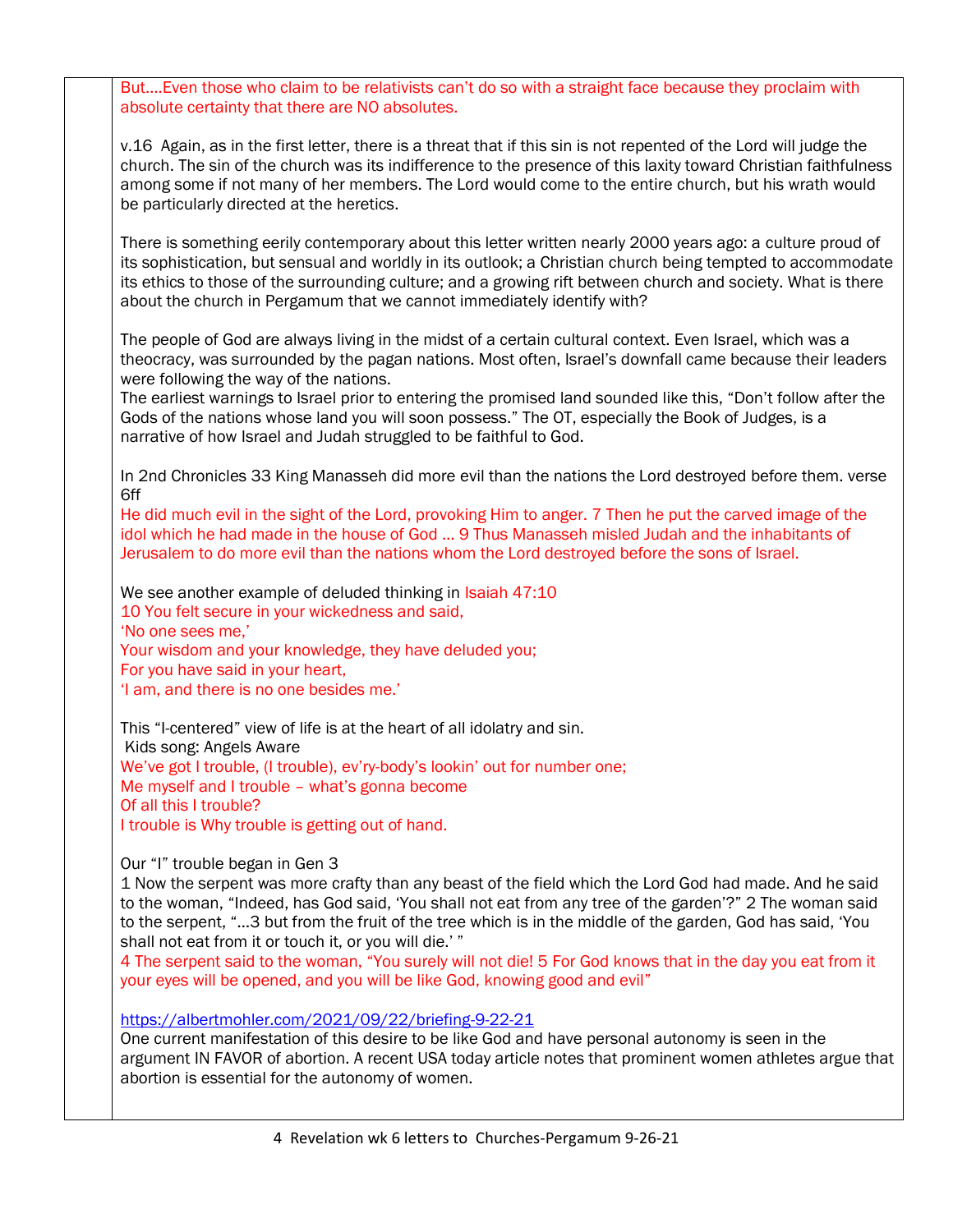If we're honest, the human idea of self-autonomy is misleading, and there is something very skewed when a necessary ingredient for such autonomy is the right to kill your unborn child.

A part of the argument made in the Roe v. Wade case almost 50 years ago, was that women can never be equal with men unless they are capable of being equally NOT pregnant. It seems that the capability of being equally not pregnant as a man is restricting a woman's autonomy, and we live in a world where the autonomous self is supreme.

Ironically, the current moral revolution has destroyed the lines between man/woman, male/female to the extent that the accepted mantra of modern 'science' is that 'men can have babies too.' Thus some men are also incapable of being equally NOT pregnant. (Is your head exploding yet?) THIS IS WHAT HAPPENS WHEN THE BALAAMS AND NICOLAITANS accommodate to culture and undercut

<https://thesatanictemple.com/pages/rrr-campaigns>

Not to be outdone in opposition to current laws that would restrict abortion, the Satanic Temple has come out opposed to the Texas Law that would ban abortion after a heartbeat is detected (6 weeks). Their push for autonomy has a religious twist – Religious Reproductive Rights – "Thyself is Thy Master. Hail Satan" They promote a sort of religious exemption from the abortion restriction known as ...

RELIGIOUS ABORTION RITUAL:

God's TRUTH.

The Satanic Temple has announced that its Satanic abortion ritual exempts TST members from enduring medically unnecessary and unscientific regulations when seeking to terminate their pregnancy. The ritual involves the recitation of two of our tenets and a personal affirmation that is ceremoniously intertwined with the abortion. Because prerequisite procedures such as waiting periods, mandatory viewing of sonograms, and compulsory counseling contravene Satanists' religious convictions, those who perform the *religious abortion ritual* are exempt from these requirements and can receive first-trimester abortions on demand in states that have enacted the Religious Freedom Restoration Act.

<https://announcement.thesatanictemple.com/rrr-campaign41280784>

(To be fair, their website makes sure you know that they are not connected with the Church of Satan)

You may think, "this is nonsense and is the kind of thing you only find in California, etc". Not so. In the past two weeks I've had conversations with two people in this congregation who have indicated that they have relatives who are adherents to the Satanic Temple or are outright witches.

Move over Pergamum, Satan's throne has been moved.

17 He who has an ear, let him hear what the Spirit says to the churches. To him who overcomes, to him I will give *some* of the hidden manna, and I will give him a white stone, and a new name written on the stone which no one knows but he who receives it.

We'll pick up with v.17 next week, but it does serve to bring us to the table where we can feast on the hidden manna as a preview of the marriage supper of the Lamb.

Jesus promises the hidden manna to those who overcome.

The qualification to come to the Table is that you have a NEW NAME which you receive through faith alone in Christ alone. The new name motif goes back to Isaiah 62 and 65.

One way to be an overcomer is to draw deeply upon the grace of God in Christ that is represented here by this bread and cup.